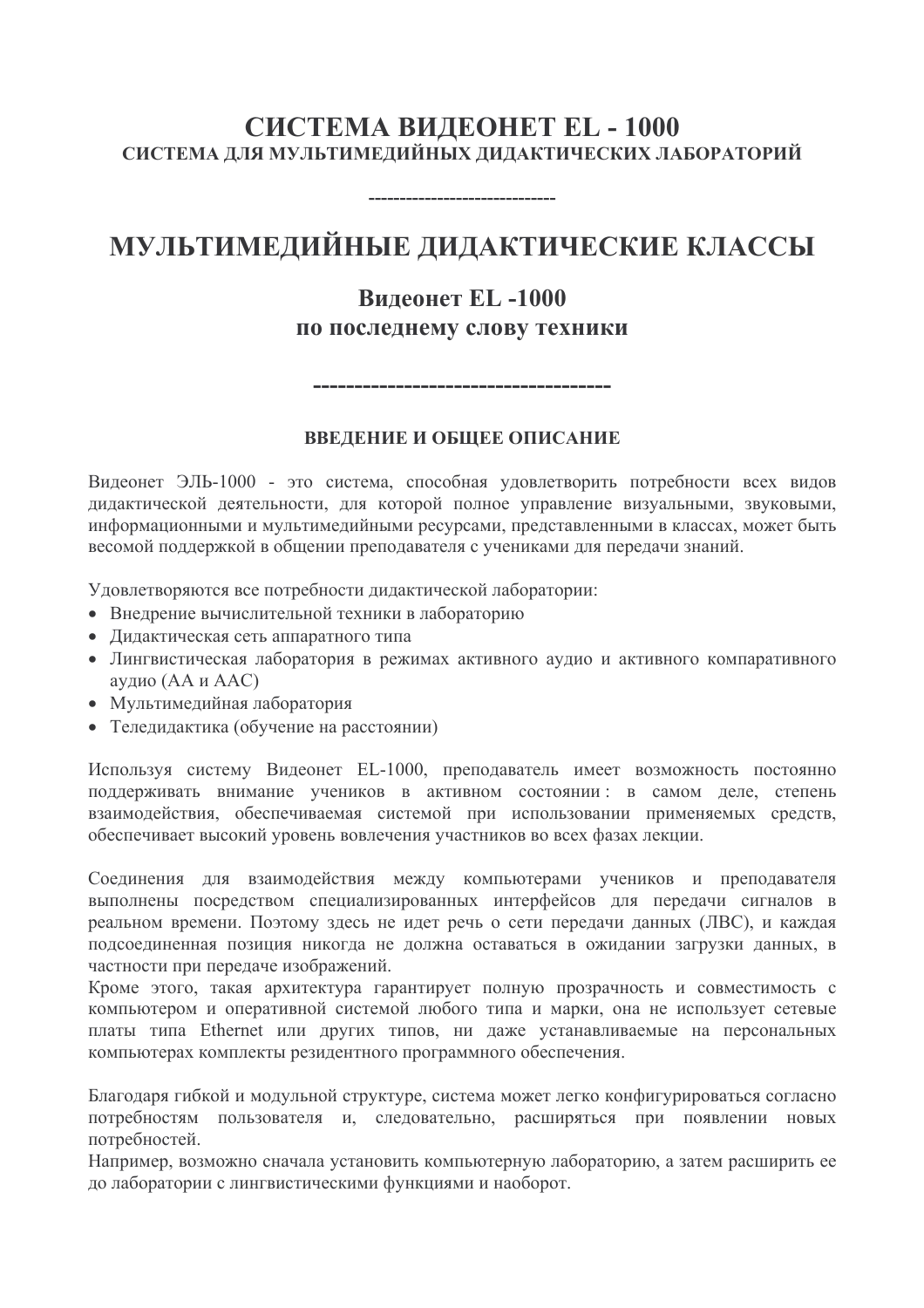Все модули системы Видеонет EL-1000 управляются микропроцессорными узлами, вместо того чтобы управлять целой системой посредством одного центрального модуля, таким образом достигаются отчетливые характеристики модульной архитектуры, улучшенное управление всего комплекса и расширенные функциональные возможности.

С общей точки зрения, с которой персональный компьютер или программное обеспечение не представляют собой предмет курса, а всего лишь инструмент обучения, система Видеонет EL-1000 полностью демонстрирует свои потенциальные возможности.

### ПУЛЬТ УПРАВЛЕНИЯ ІММ/LL СИСТЕМЫ **BИЛЕОНЕТ EL-1000**

Пульт CC/IMM/LL обеспечивает контроль и управление системы Видеонет EL-1000, команды вводятся посредством ясно обозначенных соответствующих клавишей, которые гарантируют оператору простое и интуитивное пользование.

**ПОКАЗАНИЯ HA** ЖИДКОКРИСТАЛЛИЧЕСКОМ ИНДИКАТОРЕ Вводимые команды непрерывно визуализируются на пульте посредством индикатора на жидких кристаллах для непосредственного контроля рабочего состояния системы, задействованных функций и любых неправильных операций.

ГРАФИЧЕСКИЙ ИНТЕРФЕЙС ПОЛЬЗОВАТЕЛЯ Пульт преподавателя также лоступен в версии, запрограммированной для WINDOWS. Также лоступна версия с сенсорным экраном.

БЕСПРОВОДНОЕ ДИСТАНЦИОННОЕ УПРАВЛЕНИЕ Пульт преподавателя выполнен с возможностью управления при помощи соответствующего беспроводного дистанционного управления, оставляя таким образом преподавателю полную свободу перемещения. Контролируемые команды относятся к компьютерной и аудиовизуальной версии.

УПРАВЛЕНИЕ НЕСКОЛЬКИМИ КЛАССАМИ Эта характеристика позволяет осуществлять контроль и управление несколькими классами посредством одного пульта преподавателя. Фактически классные системы, которые обычно используются независимо, могут быть подготовлены и использованы как один общий класс согласно текущим потребностям.

ОЦЕНКИ И ТЕСТЫ Для преподавателя возможно осуществлять выборочные проверки, используя поддержку мультимелийных средств и обработку результатов в реальном времени. Кроме того, в будущем планируется применение базы данных для вопросов и тестов.

ЦИФРОВЫЕ КОМАНДЫ Все команды пульта Видеонет EL-1000 - цифровые.

САМОЛИАГНОСТИКА Система автоматически и непрерывно контролирует состояние каждого из индивидуальных модулей и сообщает результат этого контроля на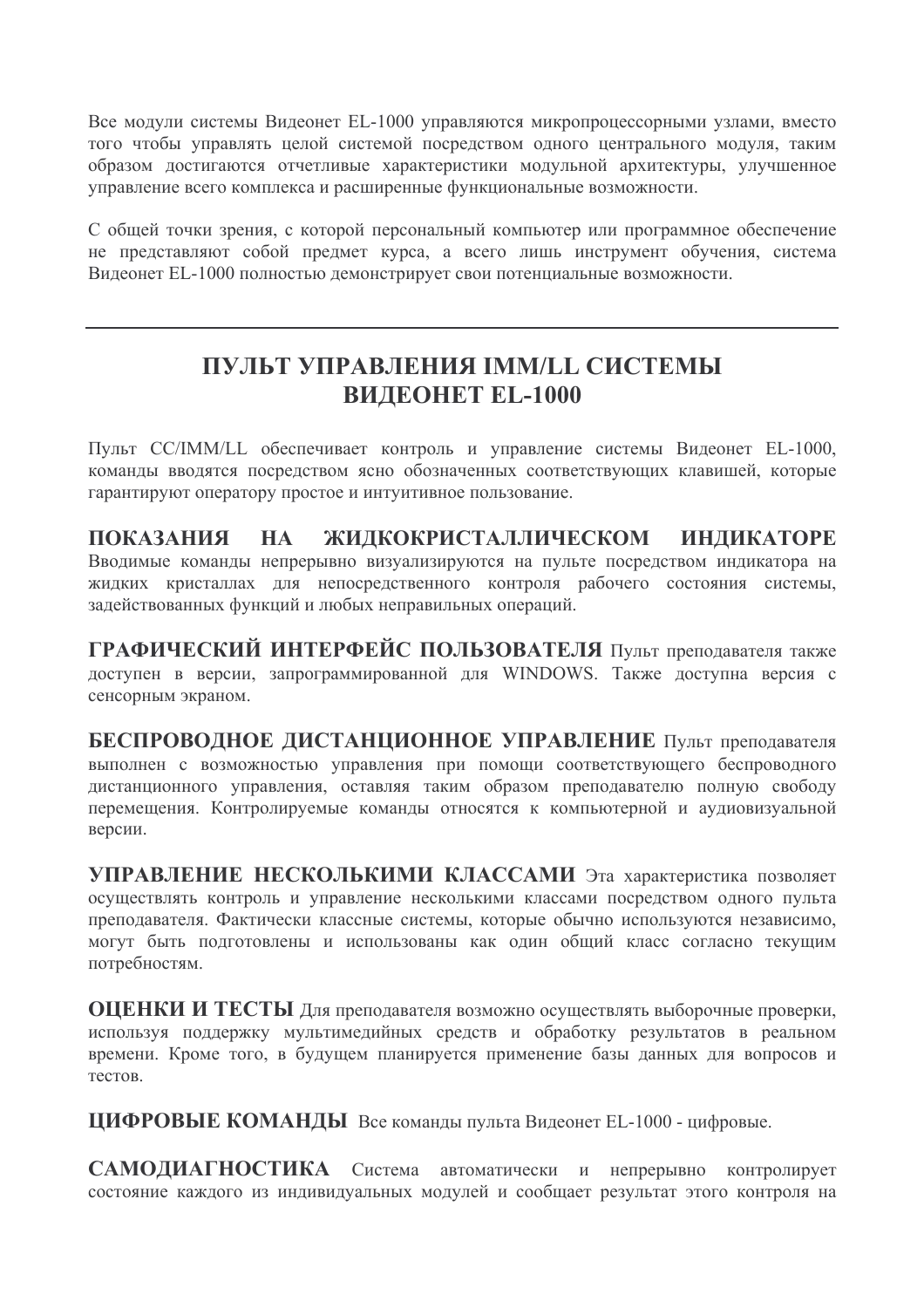пульт преподавателя. В случае выявления аномалии система немедленно указывает модуль и соответствующую ему дефектное рабочее место. Таким образом, возможно восстановить регулярную функцию системы в очень короткое время.

КЛЮЧЕВЫЕ ФУНКЦИИ F1/ F2/ F3 Эти клавиши программируются для специальных функций или макро для одновременной активации наиболее используемых функциональных комбинаций, ниже приводятся некоторые примеры:

- Взять полный контроль над рабочим местом студента с места преподавателя (Видео/ Клавиатура/ Мышь/ Селекторная связь)
- Передать общий контроль с места преподавателя на место студента (Видео/ Клавиатура / Мышь/ Селекторная связь)
- Визуализировать видео преподавателя на всех мониторах класса
- Удаление изображения на мониторах выбранных учеников
- Передать голос преподавателя целому классу и т.д.

#### **ВЫБОР МЕСТ УЧЕНИКОВ 1-20 / 30 / < 20 / 30 / ВСЕ**

Посредством этих команд преподаватель выбирает места учеников в ходе обучения.

ЧИСЛОВАЯ КЛАВИАТУРА ЧИСЛОВАЯ КЛАВИАТУРА используется для управления электронными ключами доступа, чтобы предотвратить неуполномоченное использование пульта или других функций системы. Кроме того, определенные коды могут быть назначены для активации специальных функций.

# ОСНОВНЫЕ ХАРАКТЕРИСТИКИ КОМПЬЮТЕРНОЙ СЕКЦИИ

### ОБМЕН ВИДЕО МЕЖДУ МЕСТАМИ УЧЕНИКОВ И ПУЛЬТОМ ПРЕПОДАВАТЕЛЯ

### ОБМЕН ВИДЕО НА ЭКРАНАХ В ДВУХ НАПРАВЛЕНИЯХ

Посредством этих команд преподаватель контролирует отображение сигнала видео с мест всех учеников и своего собственного места, а также с любых других мест, находящихся в классе и соединенных с системой; ниже приводятся следующие основные комбинации:

- Отобразить видео с монитора преподавателя на всех мониторах класса с автоматическим отключением клавиатуры и мыши на местах учеников
- Отобразить видео с монитора преподавателя на мониторах группы учеников с автоматическим отключением клавиатуры и мыши на местах учеников
- Отобразить видео с монитора преподавателя на мониторе одиночного ученика с автоматическим отключением клавиатуры и мыши на месте ученика
- Удалить изображение с мониторов выбранных учеников с автоматическим отключением клавиатуры и мыши на местах учеников
- Отобразить видео с монитора преподавателя на видеопроекторе (или другом источнике)
- Отобразить видео с монитора ученика на мониторе преподавателя
- Отобразить видео с монитора ученика на мониторах группы учеников с автоматическим отключением клавиатуры и мыши на местах принимающей группы учеников
- Отобразить видео с монитора ученика на мониторы всего класса с автоматическим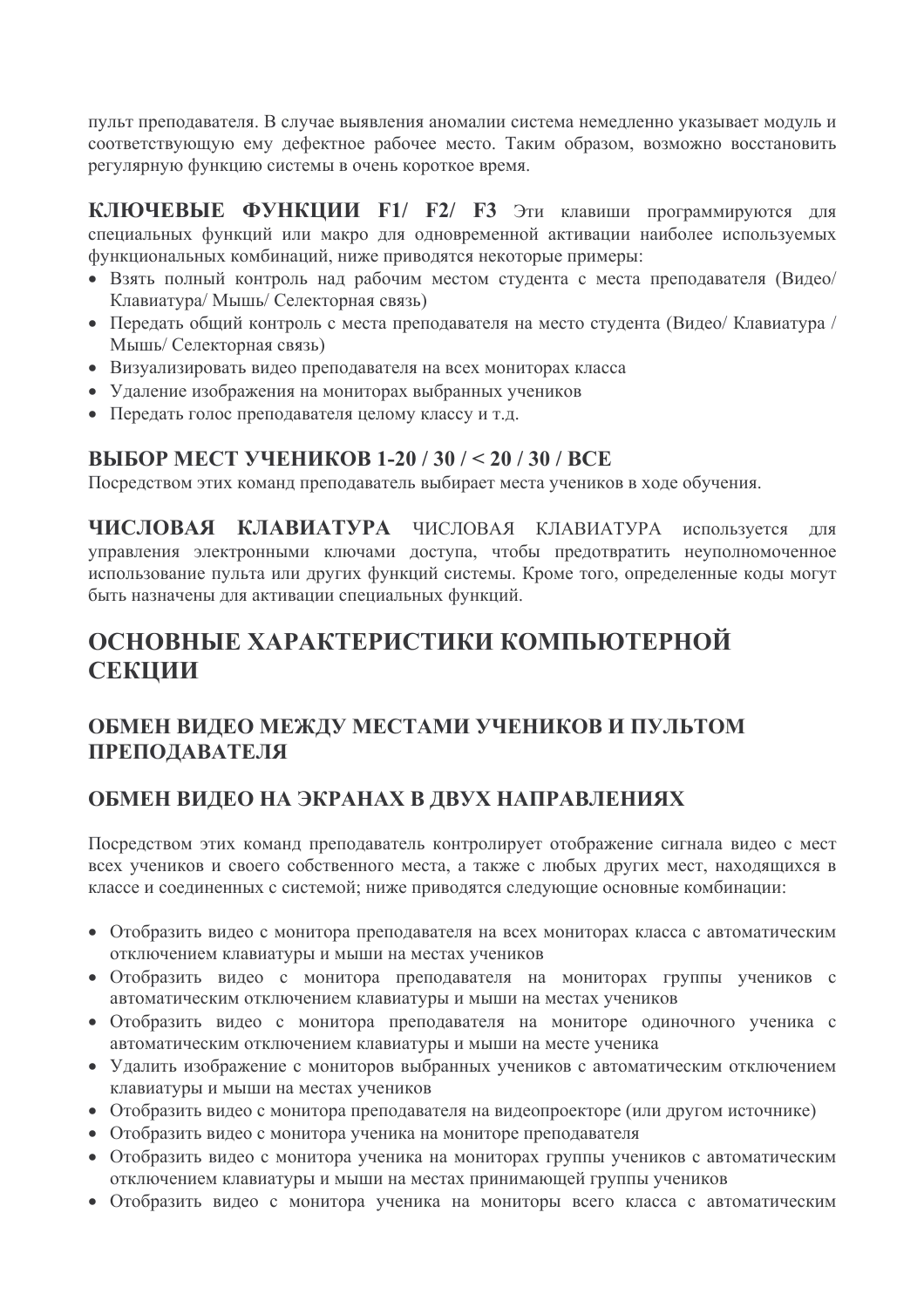отключением клавиатуры и мыши на местах принимающей группы учеников

- Отобразить с мониторов всего класса на мониторе преподавателя (автоматический просмотр с программируемой синхронизацией 1-99 сек.)
- Отобразить видео группы учеников на мониторе пульта преподавателя (автоматический просмотр с программируемой синхронизацией 1-99 сек.)
- Отображать видео с монитора ученика на видеопроекторе (или другом источнике)
- Отобразить телевизионный источник видео на мониторах всего класса с автоматическим отключением клавиатуры и мыши на местах учеников
- Отобразить телевизионный источник видео на мониторах группы учеников с автоматическим отключением клавиатуры ученика и мыши
- Отобразить телевизионный источник видео на мониторе одного ученика с автоматическим отключением клавиатуры и мыши учеников
- Отобразить телевизионный источник видео на видеопроекторе (или другом источнике)

### ВЗАИМООБМЕН МЕЖДУ КЛАВИАТУРАМИ НА МЕСТАХ УЧЕНИКОВ И НА ПУЛЬТЕ ПРЕПОДАВАТЕЛЯ: С КЛАВИАТУРЫ / НА КЛАВИАТУРУ

Посредством этих команд преподаватель контролирует взаимодействие и обмен посредством клавиатуры между рабочими местами учеников и пультом преподавателя или любыми другими рабочими местами, находящимися в классе и соединенными с системой; приведем следующие основные комбинации:

- Контролировать посредством клавиатуры преподавателя машину на рабочем месте ученика
- Контролировать посредством клавиатуры ученика машину на рабочем месте преподавателя
- Контролировать посредством клавиатуры одного ученика машину другого ученика

#### ВЗАИМООБМЕН МЕЖДУ МАНИПУЛЯТОРАМИ "МЫШЬ" НА МЕСТАХ УЧЕНИКОВ И НА ПУЛЬТЕ ПРЕПОЛАВАТЕЛЯ: С МАНИПУЛЯТОРА / НА МАНИПУЛЯТОР

Посредством этих команд преподаватель контролирует взаимодействие и обмен между манипуляторами "мышь" машин на рабочих местах учеников и преподавателя или любых других, представленных в классе и соединенных с системой; приводим следующие основные комбинании:

- Контроль посредством манипулятора мышь с пульта преподавателя машины на месте ученика
- Контроль посредством манипулятора мышь с места ученика машины преподавателя
- Контроль посредством манипулятора мышь с места одного ученика машины другого ученика

### КОНТРОЛЬ ДОСТУПА К ДИСКОВОДУ ГИБКОГО ДИСКА: АКТИВИЗИРУЕТ ДИСКОВОД ГИБКОГО ДИСКА

Посредством этой команды преподаватель управляет доступом к использованию дисководов гибкого диска рабочих мест учеников и преподавателя или любых других, находящихся в классе и соединенных с системой; приводим следующие основные комбинации;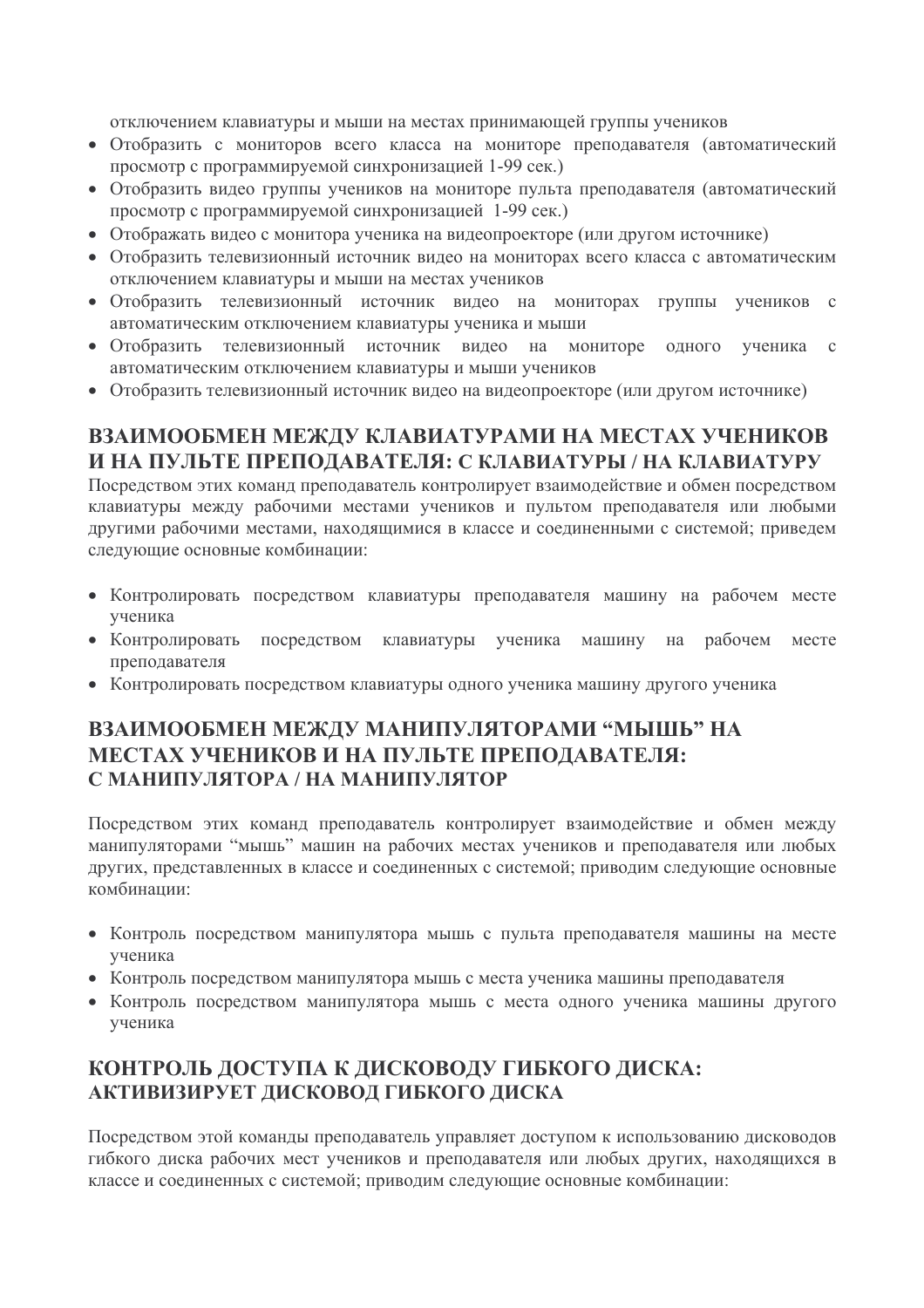- Запретить / разрешить использование дисковода гибкого диска на всех машинах рабочих мест учеников
- Запретить / разрешить использование дисковода гибкого диска на всех машинах группы мест учеников
- Запретить / разрешить использованию дисковода гибкого диска на машине рабочего места одного ученика
- Возможность запретить / разрешить использование дисководов гибкого диска рабочих мест посредством команд, активизируемых с пульта преподавателя.

### ДВУНАПРАВЛЕННОЕ СОЕДИНЕНИЕ И СВЯЗЬ ПОСРЕДСТВОМ ПОСЛЕДОВАТЕЛЬНОГО ПОРТА RS232

**COM. RS232** Посредством этой команды преподаватель управляет соединениями между рабочими местами учеников и пультом преподавателя, или любыми другими рабочими местами, представленными в классе и соединенными с системой; приводим следующие основные комбинации:

- Соединение машины преподавателя с машинами всех учеников
- Соединение машины преподавателя с группой машин учеников
- Соединение машины преподавателя с машиной одиночного ученика
- Соединение машины ученика с машиной преподавателя

### ВИЗУАЛИЗАЦИЯ СТАНДАРТНЫХ ТЕЛЕВИЗИОННЫХ ИСТОЧНИКОВ ВИДЕО С ПРЕОБРАЗОВАНИЕМ ПАЛ / ВГА

ИСТОЧНИК ВИДЕО / VCR / CAMR Посредством этих команд преподаватель осуществляет выбор и предварительный просмотр для последующей визуализации стандартных телевизионных источников видеоинформации, подключенных к системе, таких как например видеомагнитофон, телекамеры, телевидение, спутниковое телевидение, видеозапись и т.д ...

Сигнал от выбранного источника может передаваться непосредственно на мониторы машин преподавателя и учеников (с преобразованием ПАЛ/VGA), в режиме, описанном в пункте "Переключение видео между машинами на местах преподавателя и учеников".

РАБОЧИЕ ГРУППЫ Посредством этих команд преподаватель управляет организацией рабочей группы, определяя для каждой группы контрольную машину. Таким образом, каждая рабочая группа является независимой от других групп, и соответствующая станция взаимодействуют с рабочими местами группы, устанавливая собственные команды с места преподавателя.

В ходе работы преподаватель может визуализировать видео каждой группы на мониторе и в случае необходимости брать под контроль команды, относящиеся к наблюдаемой группе.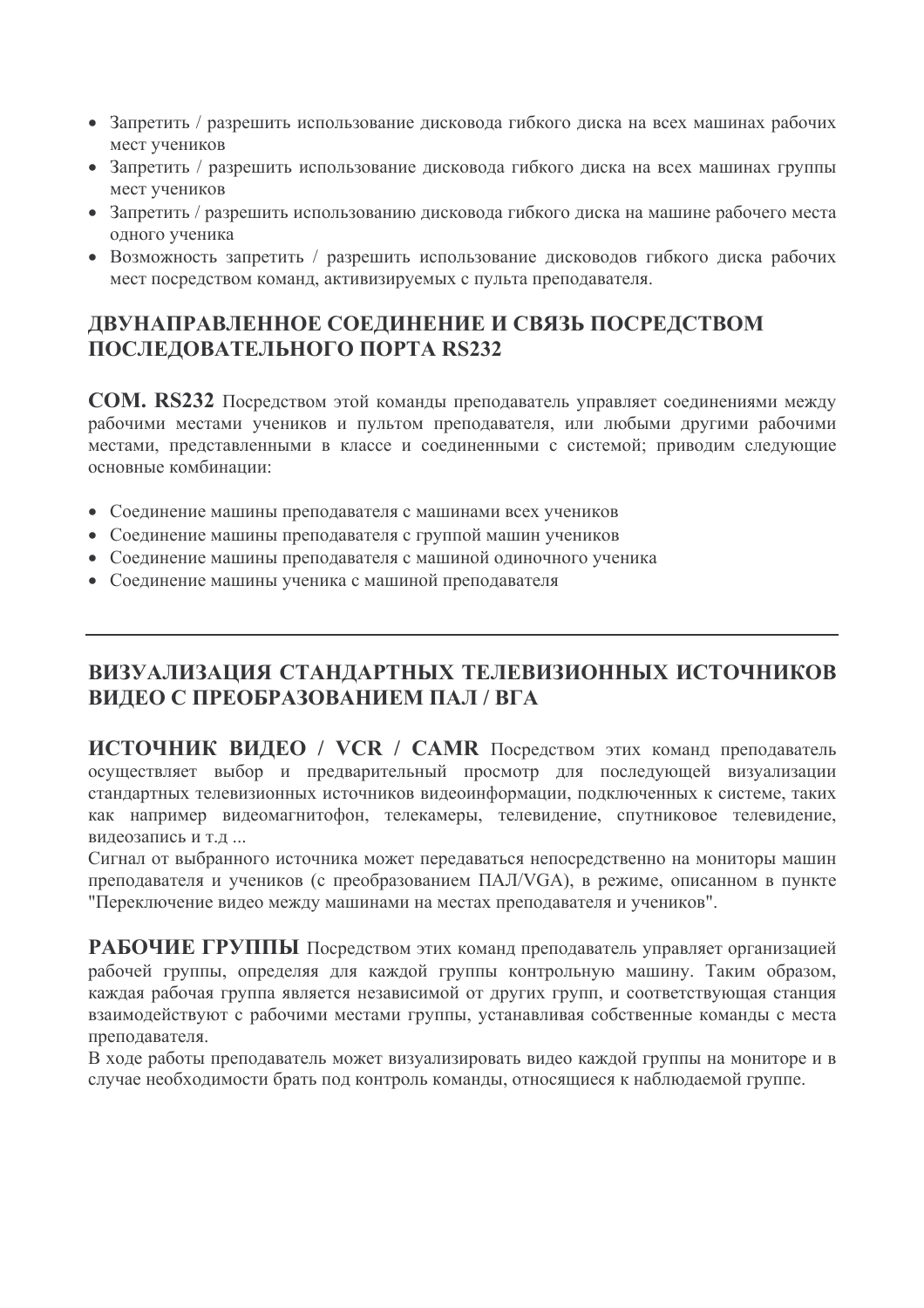### СОЕЛИНЕНИЕ С ПЕРИФЕРИЙНЫМИ УСТРОЙСТВАМИ СИСТЕМЫ

Эта функция позволяет пульту преподавателя управлять соединениями между местами учеников / преподавателя с любыми периферийными устройствами, например, принтер, графопостроитель и т.д..

УПРАВЛЕНИЕ ДО 150 МЕСТ УЧЕНИКОВ ПУЛЬТ СС/ІММ в основной конфигурации позволяет управлять до 20 мест учеников, а с добавлением необходимых расширительных модулей Expander V80 возможно управлять до 150 мест учеников.

# ОСНОВНЫЕ ХАРАКТЕРИСТИКИ СЕКЦИИ ВВОДА-ВЫВОДА ЗВУКА И ВИДЕО

#### ДВУНАПРАВЛЕННАЯ ЗВУКОВАЯ СЕЛЕКТОРНАЯ СВЯЗЬ МЕЖДУ МЕСТАМИ УЧЕНИКОВ И ПРЕПОЛАВАТЕЛЯ. НАУШНИКИ / МИКРОФОН.

Посредством этих команд преподаватель управляет двунаправленной звуковой селекторной связью с местами учеников с помощью наушников и микрофона; приводим следующие основные комбинации:

- Передача голоса преподавателя целому классу
- Передача голоса преподавателя группе учеников
- Передача голоса преподавателя одиночному ученику
- Передача голоса ученика целому классу
- Передача голоса ученика группе учеников
- Передача голоса ученика одиночному ученику
- Передача дополнительного звукового источника целому классу
- Передача дополнительного звукового источника группе учеников
- Передача дополнительного звукового источника одиночному ученику
- Селекторная связь преподавателя с целым классом
- Селекторная связь преподавателя с группой учеников
- Селекторная связь преподавателя с одиночным учеником
- Селекторная связь ученика с целым классом
- Селекторная связь ученика с группой учеников
- Селекторная связь ученика с другим учеником
- Весь класс в свободной конференции
- Группа учеников в свободной конференции
- Микширование голоса преподавателя с аудиовизуальным источником
- Замена звука аудиовизуального источника голосом преподавателя
- Замена звука аудиовизуального источника голосом группы учеников
- Замена звука аудиовизуального источника голосом одиночного ученика
- Раздельные регулировки микрофона и наушников на местах учеников типа "речь слушание", действительно, преподаватель может решить время от времени позволить слышать свои собственные комментарии или разрешить различным ученикам ответить.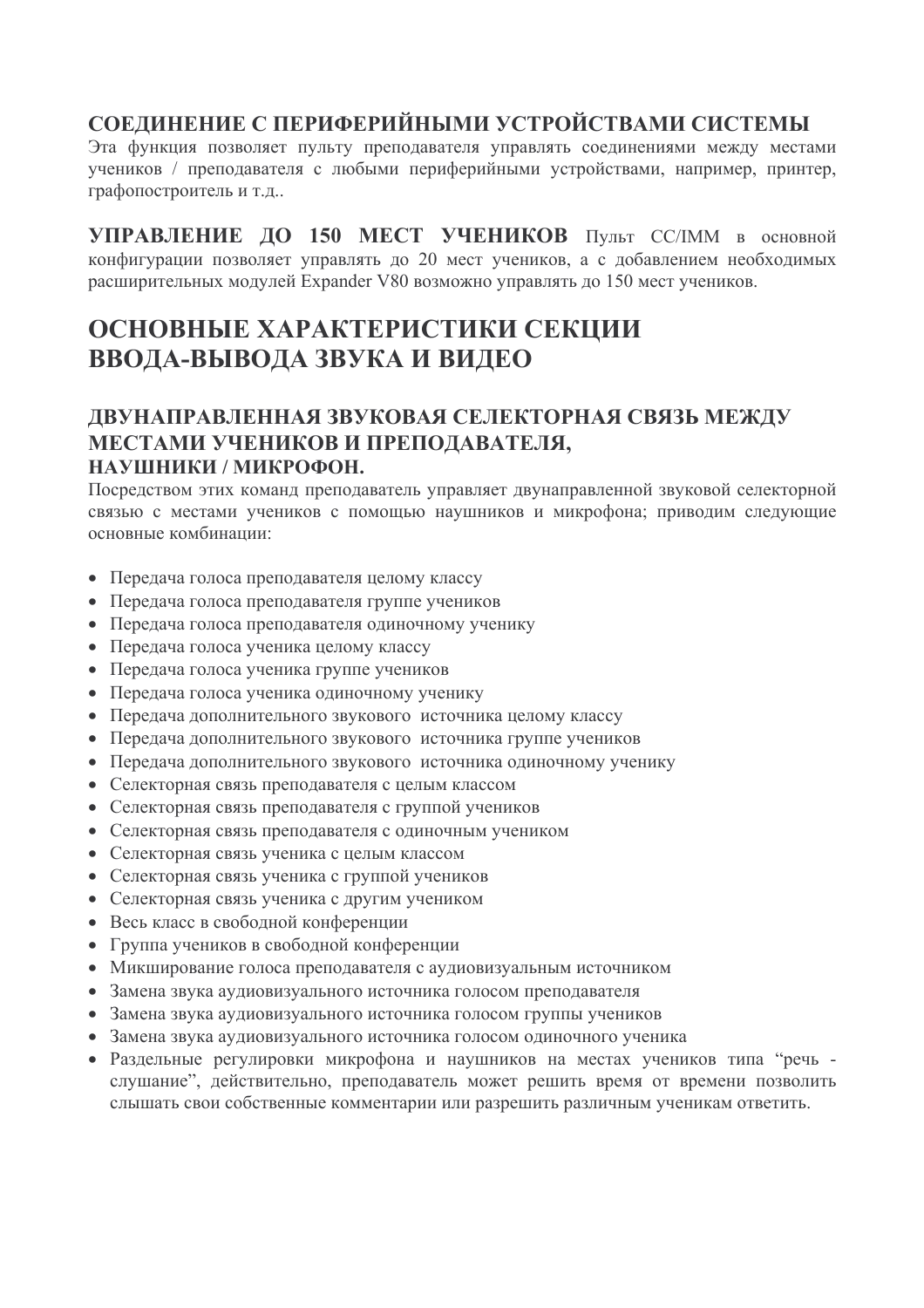### ВЫБОР И ПРОСЛУШИВАНИЕ ВХОДА И ВЫХОДА ДОПОЛНИТЕЛЬНОГО ИСТОЧНИКА ЗВУКА

Посредством этих команд преподаватель может управлять выбором и предварительным прослушиванием для последующей передачи дополнительных звуковых источников, соединенных с системой, как например: видеомагнитофоны, микрофоны, телевидение, спутниковое телевидение, видеозапись, CD-ROM, кассетные магнитофоны, цифровые звуковые платы, звуковые усилители, акустические колонки и т.д..

ВЫБОР И ВИЗУАЛИЗАЦИЯ ВХОДА И ВЫХОДА ВИДЕО Дает возможность выбирать и предварительно просматривать с последующей визуализацией стандартные телевизионные источники видео. соелиненные  $\mathbf{c}$ системой. как например: видеомагнитофоны, телекамеры, телевидение, спутниковое телевидение, видеозапись и т.д. Выбранный источник может визуализироваться на стандартной телевизионной аппаратуре, как например, телевизоры, телевизионные проекторы и т.д.. Основные комбинации следующие:

- До 28 одновременных выходов видеосигнала
- До 8 выбираемых источников видеосигнала
- До 8 независимых групп видео, задействованных одновременно

Каждый выбранный источник видеосигнала может визуализироваться на любой из групп вилео

# ОСНОВНЫЕ ХАРАКТЕРИСТИКИ СЕКЦИИ ЛИНГВИСТИЧЕСКОЙ ЛАБОРАТОРИИ

**УПРАВЛЕНИЕ ДО 80 МЕСТ УЧЕНИКОВ ПУЛЬТ СС/LL/IMM позволяет управлять** до 80 мест учеников

### УПРАВЛЕНИЕ ПЯТЬЮ РАБОЧИМИ ГРУППАМИ УЧЕНИКОВ

Возможность формирования до пяти рабочих групп учеников. Каждая рабочая группа автономна и взаимодействует с пультом с полным комплектом эксплуатационных характеристик системы.

УПРАВЛЕНИЕ ДО ШЕСТИ ИСТОЧНИКОВ ПРОГРАММЫ Возможность соединяться со звуковыми источниками общим количеством до шести, которые будут присвоены каждой рабочей группе.

### ЛИСТАНЦИОННОЕ УПРАВЛЕНИЕ МАГНИТОФОНАМИ УЧЕНИКОВ

Управление с пульта преподавателя всеми функциями магниттофона ученика, а также следующими специфическими командами:

- Автоматическая перемотка к началу ленты
- Копирование оргиналов с четырехкратной скоростью
- Блокировка движения ленты (режим ожидания)
- Блокировка извлечения кассеты
- $\bullet$   $\Box$ av3a

Дистанционное управление может быть задействовано индивидуально для одной группы или для всех групп.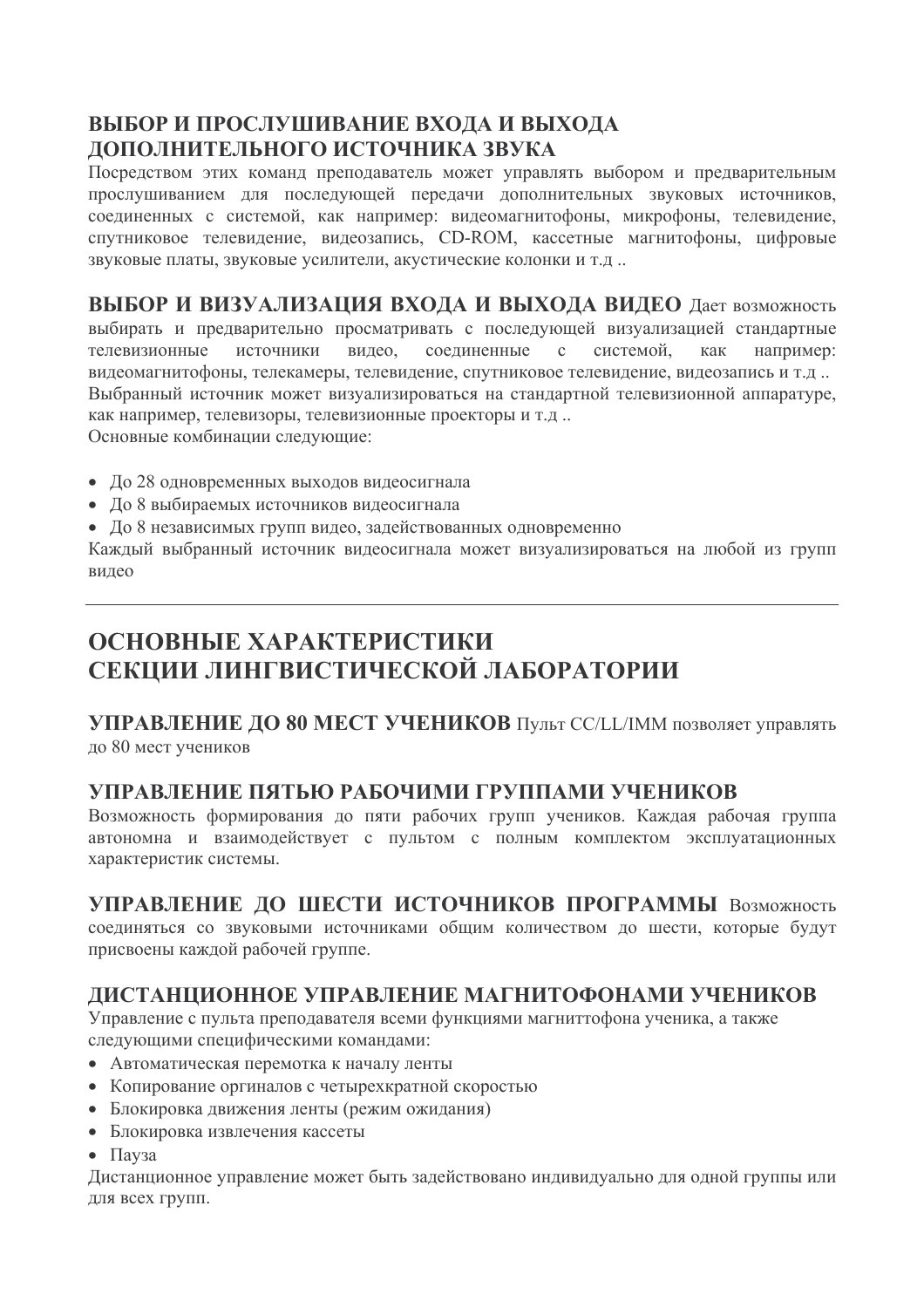"АВТО-ТЕСТ" Возможность передачи ряда фраз с магнитофона преподавателя студентам, при слушании этих фраз магнитофоны студентов автоматически устанавливаются в режим ожидания. Когда магнитофон преподавателя остановлен, магнитофоны студентов автоматически устанавливаются в режим записи. Эта функция может быть задействована для группы или для целого класса.

"МОДЕЛЬ" Возможность установить одно или больше рабочих мест учеников в качестве модели произношения для одной рабочей группы или для целого класса.

"КОНФЕРЕНЦИЯ" Возможность организовать учеников в свободную конференцию для каждой группы или для целого класса.

"ПАРНОЕ СОЕДИНЕНИЕ" Возможность организовать студентов для работы парами (ученики соелиняются по лвое) для разговорных упражнений.

"ОБШИЙ ВЫЗОВ" Дать возможность всем ученикам слышать голос преподавателя.

"ВНУТРЕННЯЯ СВЯЗЬ / МИКШЕР" Возможность многосторонней связи между преподавателем и каждым студентом индивидуально или с рабочей группой. Возможность микширования голоса преподавателя в течение передачи звуковой программы студентам.

"МОНИТОР" Возможность бесшумно прослушивать работу, выполняемую на одном месте ученика или рабочей группы. Переход от одного места к другому может происходить автоматически

"БИБЛИОТЕКА" Каждое место ученика может быть активизировано в режиме "Библиотека" (для самообучения в режимах активного аудио и активного компаративного аудио - АА и ААС). режим "Библиотека" может также быть задействован для каждой рабочей группы.

"БЫСТРАЯ КОПИЯ" Возможность записи между магнитофонами преподавателя и студента на скорости в четыре раза выше нормальной. Перенос звуковой программы может выполняться для одиночного студента, группы, целого класса одновременно или просто между магнитофонами преподавателя. Также возможно одновременно передавать пять различных звуковых программ пяти соответствующим рабочим группам.

ДУБЛЯЖ Возможность замены или микширования звука от источника видеосигнала, выбранного для лингвистического "дубляжа".

РЕДАКТИРОВАНИЕ Возможность для преподавателя подготавливать лингвистические упражнения, записывая урок и вставляя подходящие паузы для записи студента (Активное Сравнительное Аудио).

"ВЕСЬ КЛАСС" Эта команда позволяет активацию одной функции одновременно на весь класс

ЗАПИСЬ Возможность записи на магнитофон преподавателя работы, выполненной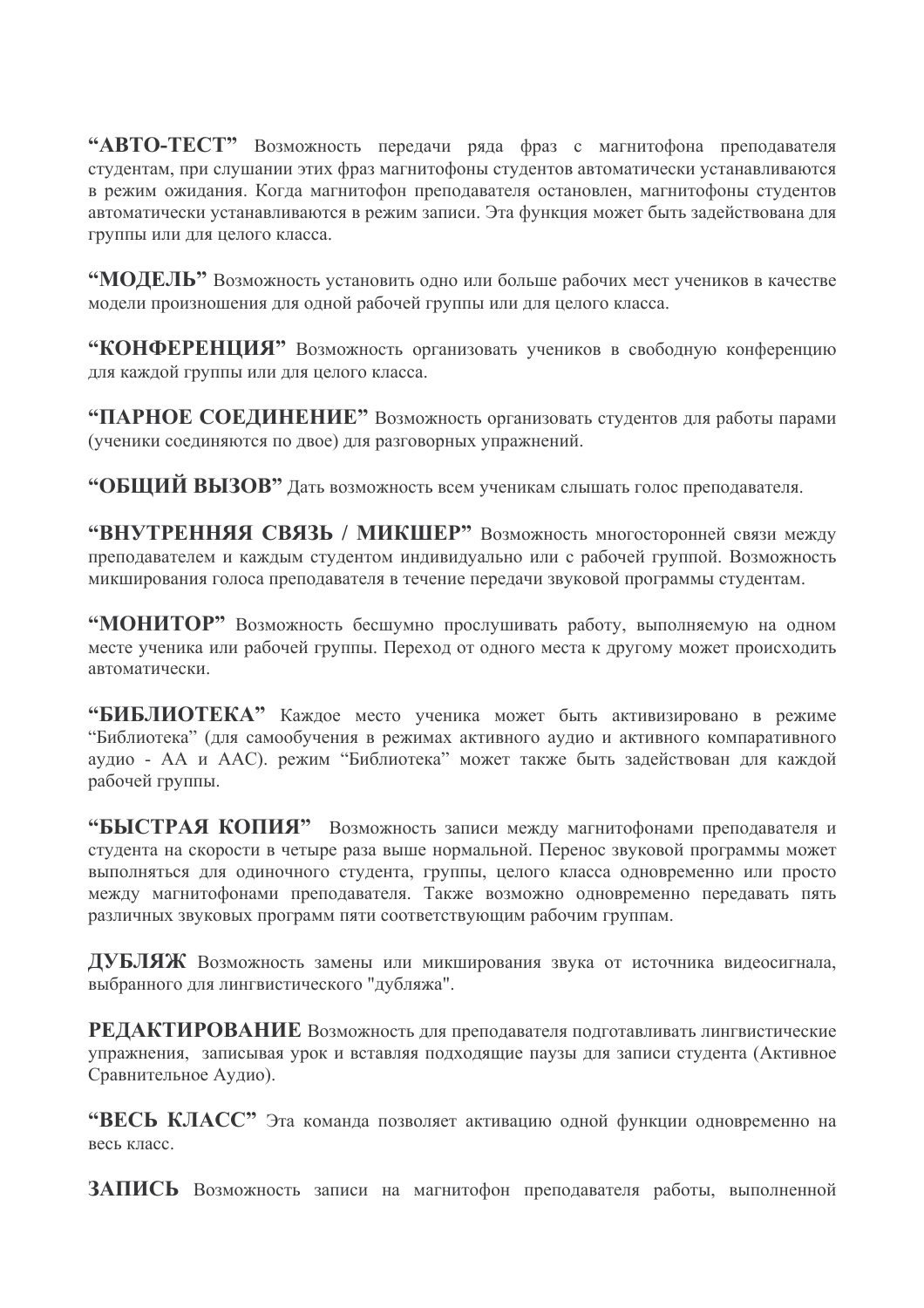одиночным студентом или группой. Запись на магнитофоны студентов работы, выполненной группой или целым классом.

# **ВИДЕОНЕТ EL-1000 МОДУЛЬ ИНТЕРФЕЙСА УЧЕНИКА РАU**

Интерфейсный модуль ученика PAU позволяет звуковым, видео-, компьютерным и мультимедийным ресурсам рабочих мест учеников взаимодействовать с пультом управления и ресурсами, представленными в классе и интегрированными в систему. PAU может иметь механическую структуру, выполненную как основание, на котором размещаются компьютерные мониторы, или просто встраиваться в стол.

### ОСНОВНЫЕ ХАРАКТЕРИСТИКИ

ВЫЗОВ ИНСТРУКТОРА Посредством этой команды можно вызвать внимание преподавателя.

#### ВРЕМЕННО ВИЗУАЛИЗИРОВАТЬ ВИДЕО ПРЕПОДАВАТЕЛЯ

Посредством этой команды ученик может временно визуализировать видео преподавателя на своем мониторе. Чтобы использовать эту функцию, она должно быть активизирована преподавателем через пульт.

СОЕДИНЕНИЕ С ПЕРИФЕРИЙНОЙ СИСТЕМОЙ Посредством этой команды возможно использовать периферийную систему, например, принтер, графопостроитель и  $T.H.$ 

АКТИВНОЕ АУЛИО Звуковой молуль со схемой микширования - вставки сигналов. предварительным микрофонным усилителем, оконечным усилителем головного телефона, двумя соединителями для головного телефона с микрофоном с независимыми звуковыми схемами. Раздельные регуляторы громкости для каждого головного телефона.

### ВХОД И ВЫХОД ДОПОЛНИТЕЛЬНОГО ИСТОЧНИКА ЗВУКА

Возможность соединения звуковой аппаратуры типа видеомагнитофонов, CD-ROM, цифровых звуковых плат, телевизионной аппаратуры, аппаратуры спутникового телевидения, микрофонов, усилителей звуковой частоты, громкоговорителей и т.д..

#### ААС-3030 - КАССЕТНЫЙ МАГНИТОФОН ПРЕПОДАВАТЕЛЯ / УЧЕНИКА ДЛЯ ИСПОЛЬЗОВАНИЯ В РЕЖИМЕ АКТИВНОГО СРАВНИТЕЛЬНОГО АУДИО

- Механическая часть с двумя или тремя двигателями постоянного напряжения с электронным управлением, с серводвигателем, механическое перемещение выполнено с использованием специальных шестерен без трущихся частей.
- Нормальная скорость ленты 4,75 см/с и учетверенная скорость 19 см/с
- Электронный останов в конце ленты
- Счетчик пенты с запоминающей схемой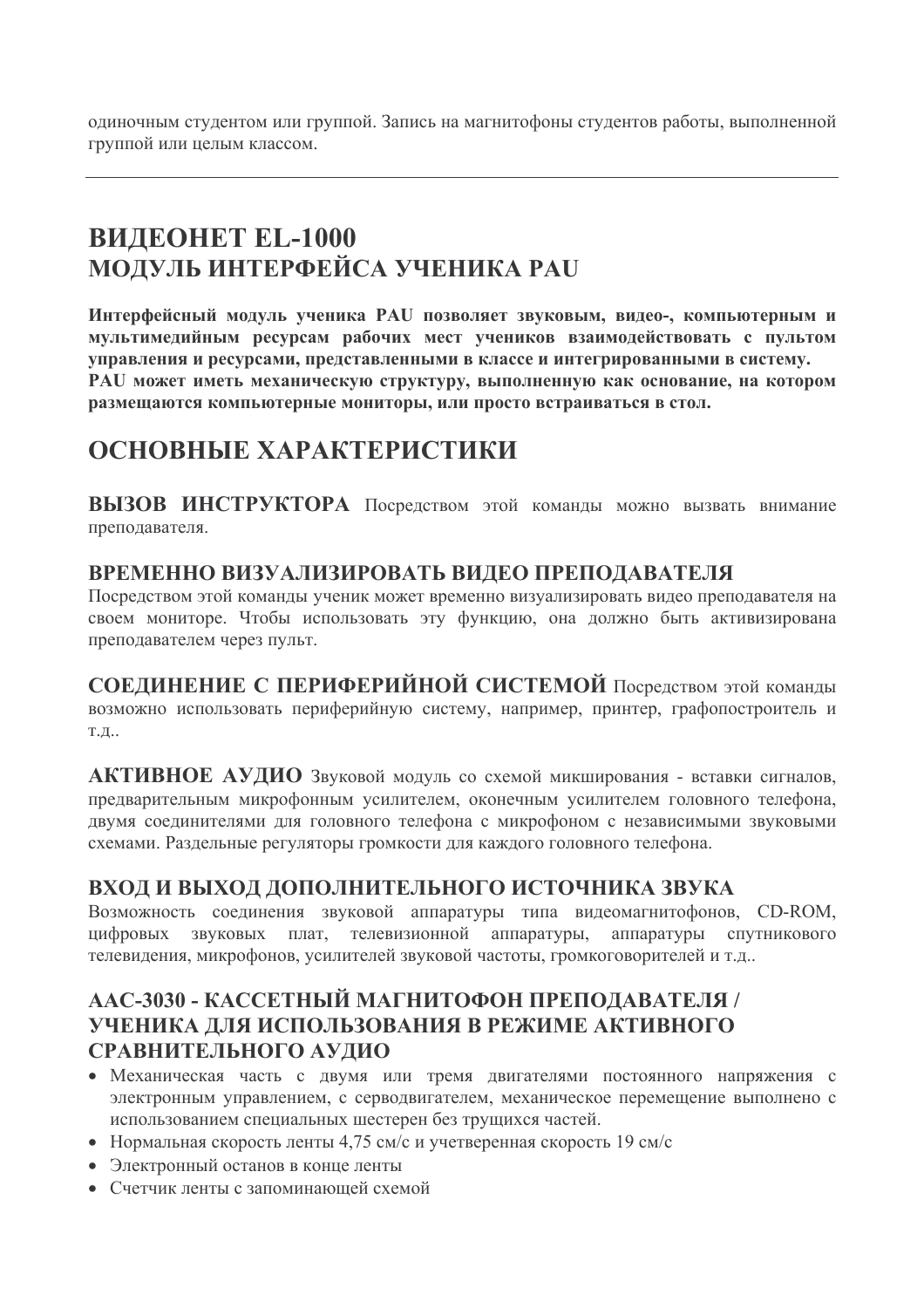- Ускоренная перемотка вперед и назад: 60 секунд для кассеты С60
- Двойная дорожка (преподаватель и студент)
- Клавиатура ввода команд с раздельными клавишами со световой индикацией и электронным контролем против неправильной манипуляции
- Звуковой молуль со схемой микширования-вставки сигналов, предварительным микрофонным усилителем, оконечным усилителем головного телефона
- Электронная плата интерфейса команд на микропроцессоре
- Четырехдорожечная двухканальная головка записи-воспроизведения
- Возможность подсоединения до 2 головных телефонов с микрофонами
- Возможность связи с помощью интерфейса с персональным компьютером
- Листанционное управление с пульта преподавателя
- Электронные закладки для выделения специфических частей урока
- Команды на воспроизведение, запись, останов, выброс кассеты, поиск фразы, ускоренная перемотка вперед и назад
- Предназначен для встроенного монтажа

AAC-3030 DSW Программное обеспечение для моделирования магнитофона для лингвистических упражнений в режиме Активного Сравнительного Аудио для работы с системой Windows.

### ТЕХНИЧЕСКИЕ ХАРАКТЕРИСТИКИ АППАРАТОВ **ВИДЕОНЕТ EL-1000**

### СИСТЕМНАЯ СОВМЕСТИМОСТЬ КОМПЬЮТЕРНОЙ СЕКЦИИ

- Может быть устанавлена с компьютером любой марки и типа.
- Это не сеть передачи данных (ЛВС): в самом деле, система не использует в компьютерах ни сетевые платы типа Ethernet или другого типа, ни какое-либо устанавливаемое резидентное программное обеспечение.
- Все функции системы Видеонет EL-1000 полностью реализованы посредством специализированных аппаратных средств и выполняются в реальном времени.
- Аппаратура полностью внешняя по отношению к компьютерам, действительно, модули EL-1000 могут устанавливаться без внутреннего вмешательства в машины.
- Система не занимает какой-либо порт и не нуждается в каком-либо ресурсе персональных компьютеров, которые остаются доступными для специфических приложений пользователя.
- Система полностью независимая и прозрачная по отношению к аппаратной конфигурации подсоединяемых компьютеров.
- Система полностью независимая и прозрачная по отношению ко всем типам представленного и будущего программного обеспечения, поскольку использует только специально предназначенные электрические сигналы.
- Система полностью независимая и прозрачная по отношению к любому типу присутствующей или будущей оперативной системы и может работать, используя машины, имеющие различные оперативные системы.
- Система полностью независимая и прозрачная по отношению к любому присутствующему типу сети передачи данных, которая может быть установлена в компьютере и с которой система может функционировать одновременно.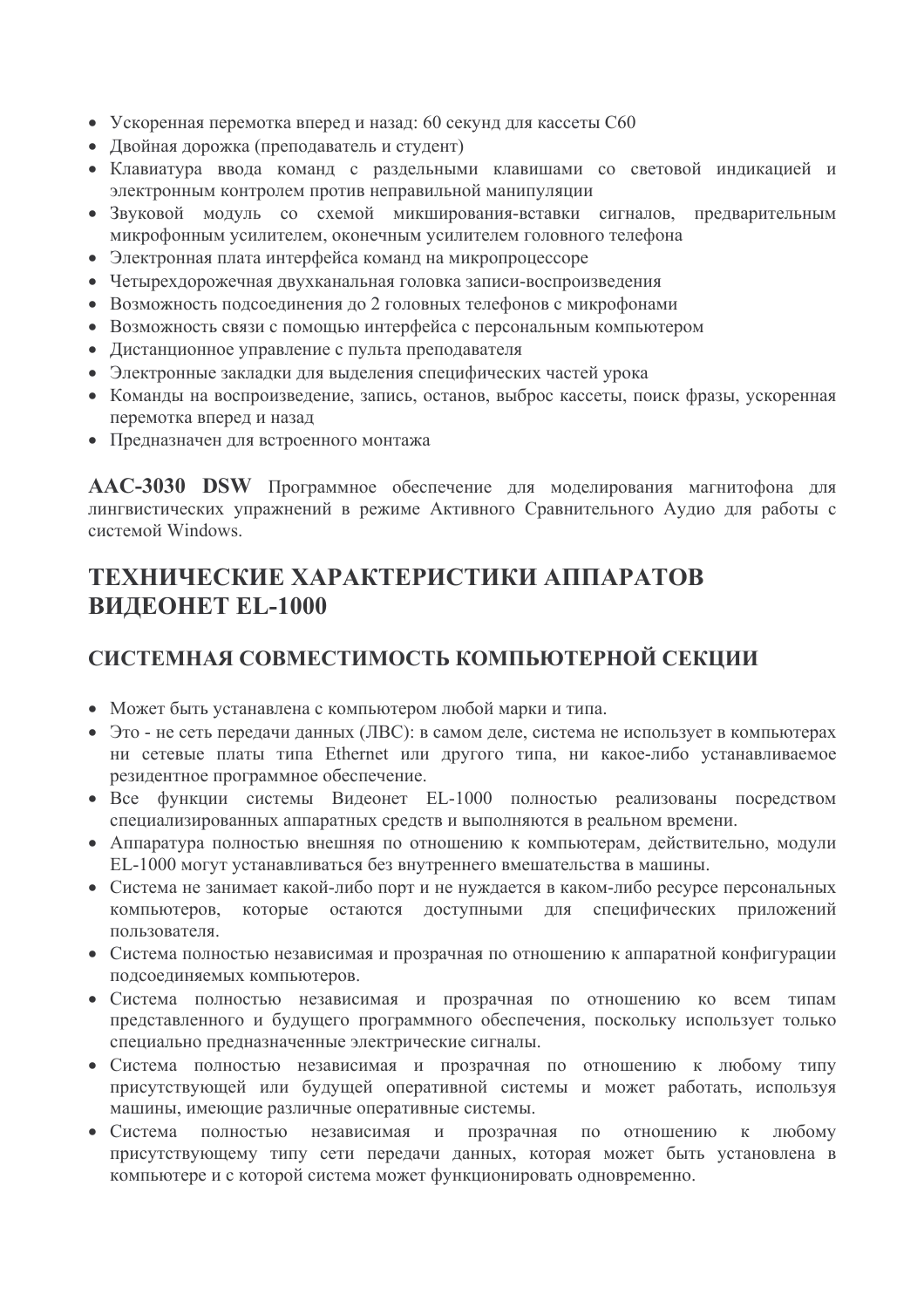• Система полностью независимая и прозрачная в присутствии любого типа плат эмуляции терминала, установленных в компьютерах, с которыми она может функционировать одновременно в течение соединения с главной машиной.

### КЛАВИАТУРА ПУЛЬТА ІММ

- Питание $+5B$
- Алфавитно-цифровой индикатор на жидких кристаллах с 2 строками по 24 символа
- 40 функциональных клавиш
- Цифровая микропроцессорная техника
- Размеры: 29 х 18 х 6 см
- $\bullet$  Rec  $2 \text{ кr}$

### **КЛАВИАТУРА ПУЛЬТА IMM/LL**

- Питание  $+5B$
- Алфавитно-цифровой индикатор на жидких кристаллах с 4 строками по 20 символов
- 81 функциональная клавиша
- Цифровая микропроцессорная техника
- Размеры 32 х 31 х 10 см
- $\bullet$  Bec 3.3  $\text{KT}$

### ПУЛЬТ ИНТЕРФЕЙСА ПРЕПОДАВАТЕЛЯ (PIU)

- Питание +  $5V_1 + 12V_2$
- Цифровая микропроцессорная техника
- Звуковой микрофонный вход с входным сопротивлением 600 Ом
- Цифровая регулировка громкости
- Выход на головной телефон преподавателя с выходным сопротивлением 16 Ом
- Вход дополнительного звукового источника с входным сопротивлением 10 кОм
- Дополнительный выход звукового сигнала с выходным сопротивлением 600 Ом
- Вход / выход видеосигнала в формате СВГА
- Размеры 35 х 26 х 4 см
- $\bullet$  Bec 1.5  $\text{KT}$

### ИНТЕРФЕЙС РАБОЧЕГО МЕСТА УЧЕНИКА (PAU)

- Питание + 5 В, + 12 В
- Цифровая микропроцессорная техника
- Звуковой микрофонный вход с входным сопротивлением 600 Ом
- Выход для двух наушников с выходным сопротивлением 16 Ом
- Цифровая регулировка громкости
- Вход дополнительного звукового источника с входным сопротивлением 10 кОм
- Дополнительный выход звукового сигнала с выходным сопротивлением 600 Ом
- Вход / выход видеосигнала в формате СВГА
- Размеры  $35 \times 26 \times 4$  см
- $\bullet$  Bec 1.6  $\text{KT}$

### ВИДЕОМАТРИЦА / ПРЕОБРАЗОВАТЕЛЬ ПАЛ-ВГА (VC4/1)

- Питание 220 В переменного напряжения
- Цифровая микропроцессорная техника
- 4 входа видеосигнала для стандартных телевизионных сигналов формата ПАЛ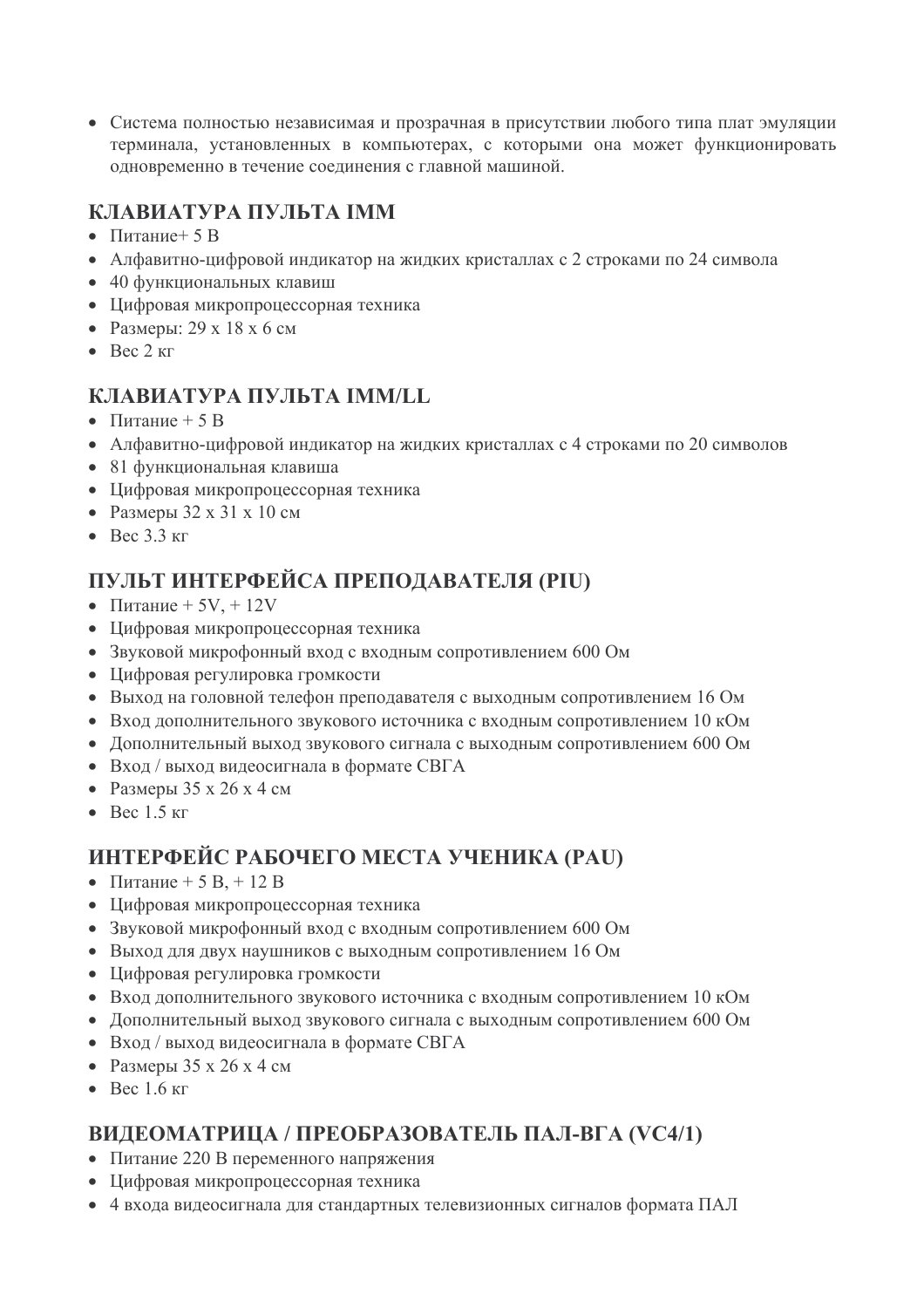- 1 выходной видеосигнал, преобразованный в стандарт СВГА
- Размеры 35 х 37 х 8 см
- $\bullet$  Bec 6  $\kappa$ F

#### ВИДЕОМАТРИЦА 8/24 (VDM/8/24)

- Питание 220 В переменного напряжения
- Цифровая микропроцессорная техника
- 4 входа видеосигнала для стандартных телевизионных сигналов формата ПАЛ
- 2 входа для видеосигналов стандарта SVHS
- 8 выходов для видеосигналов формата ПАЛ
- 8 выходов для видеосигналов формата SVHS
- Соединители ВНС для ввода-вывода сигналов
- Размеры 18 х 41 х 34 см
- $\bullet$  Bec 6  $\kappa$ F

#### РАСШИРИТЕЛЬ 80

- Питание 220 В переменного напряжения
- Цифровая микропроцессорная техника
- Двунаправленный видеоканал СВГА от пульта
- 4 видеоканала СВГА к рабочим местам студентов
- Расширитель для сигналов клавиатуры и мыши
- Многократная конфигурация для поддержки различных конфигураций класса
- Размеры 26 х 25 х 15 см
- $\bullet$  Bec 2  $\text{KT}$

### **ЗВУКОВОЙ МИКШЕР МІХ/20/44**

- Питание 220 В переменного напряжения
- Цифровая микропроцессорная техника
- Минимальная конфигурация с 20 звуковыми каналами студентов
- Максимальная конфигурация с 44 звуковыми каналами студентов
- Расширяемый посредством второго модуля для классов до 80 студентов
- Перестраиваемая конфигурация для поддержки различных конфигураций класса
- Размеры 53 х 22 х 9 см
- $\bullet$  Bec  $3 \text{ кr}$

#### МАГНИТОФОН ААС-3030

- Питание 220 В переменного напряжения
- Цифровая микропроцессорная техника
- Два звуковых микрофонных входа с входным сопротивлением 600 Ом
- Два выхода для наушников с выходным сопротивлением 16 Ом
- Одиночная регулировка уровня записи-воспроизведения
- Дополнительный источник звуковой вход в 10 Kohm
- Дополнительный звуковой выход с выходным сопротивлением 600 Ом
- Размеры 37 х 22 х 14 см
- $\bullet$  Rec 3.5  $\text{kr}$